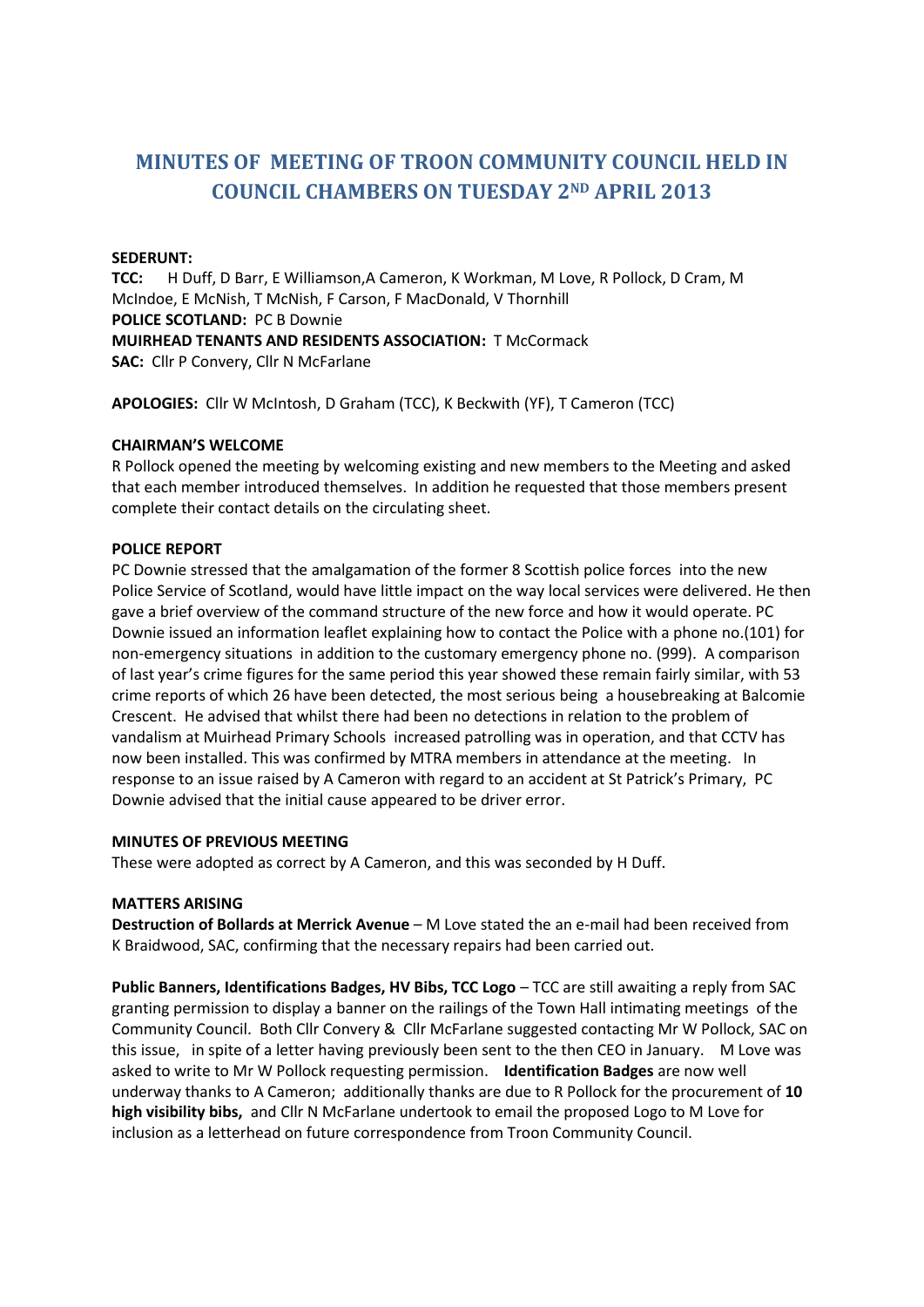**Website** – **Outbox 4 Web Design** – R Pollock spoke of the excellent meeting held between he, D Graham and the web design company, in relation to the ongoing development of a TCC website.

**Troon Walks** – D Graham had obtained and passed on to R Pollock some relevant photos on disc.

**Road Surface at Cemetery** – Cllr Convery confirmed that this was in hand.

**Repairs at Ramsay Court** – It was confirmed that residents had received notice that the necessary repairs were to be carried out the following day  $(3^{rd}$  April).

**Toilet Block –** no further information meantime

**YOUTH FORUM REPORT** – None available

## **CORRESPONDENCE**

## **Outgoing** –

## **Letters to Mr K Braidwood (SAC) on the following**

- reponsibility of Scottish Water with regard to making good any repairs required to roads;
- the poor condition of signage at Troon Cross;
- repairs to bollards at Merrick Avenue, Muirhead;
- $\bullet$  written notification of the 28<sup>th</sup> Troon Tortoise 10k Race route.

**Letter to Mr W Pollock** requesting list of TCC members names and addresses

#### **Incoming –**

## **Reply from E Howat (SAC) re Access Pathway from Muirhead to Marr College**.

Ms Howatt advised that as the path was not a Roads Authority formal adopted pedestrian route and that the recently installed strip lighting had been an SPT funded project the inclusion of additional lighting was not considered appropriate.

Following discussion it was agreed to await the outcome of the on-going Community Safety Audit. R Pollock stressed the necessity for local residents to write individually to express their concerns. In the short term, E Williamson asked that perhaps thought might be given to looking for a more secure route or the use of torches by those users of the path especially during the hours of darkness.

## **E-mail reply from K Braidwood (SAC) re**

- Scottish Water responsibility for road repairs ( confirmation of their involvement in restoration)
- signage at Troon Cross-( to be assessed)
- repairs to bollards at Merrick Avenue (having been carried out)
- TCC member D Barr confirmed that she had received telephone confirmation of Troon Tortoises Race Route acceptance.

**Reply from W Pollock (SAC)** advising that TCC members' details were available to view on SAC website

## **COUNCILLORS' REPORTS**

Cllr Mc Farlane spoke of the following:

- The situation regarding the availability of grief counselling services which had been highlighted by a particular incident involving a local resident.
- Road safety issues at St Patrick's Primary School which had been highlighted by the most recent accident and the grave concern expressed by the Head Teacher with whom she has been in contact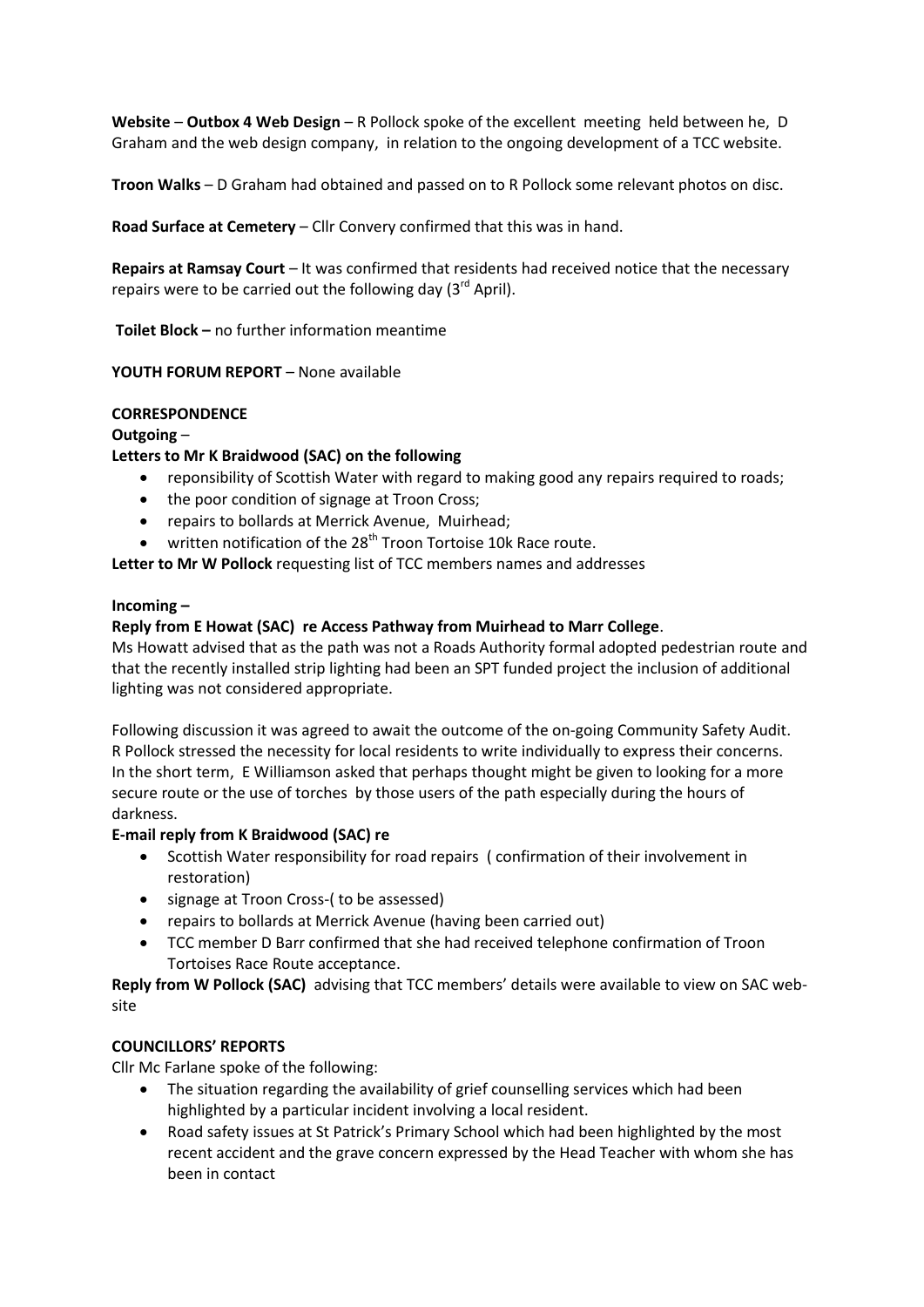Confirmation of a 5 year booking arrangement re accommodation for the Glasgow Taxis Annual Outing

**Cllr P Convery** spoke of the following:

- The possible serious consequences which could have resulted from the recent accident at St Patrick's P School and advised that a holistic review of the area was to be undertaken by the Head of Service, looking at all issues including signage, road markings, etc.
- The continuing confusion by some drivers over the traffic lights at Jubilee Road.
- The statutory obligation to display notices at Council Car Parks giving the Council the option to impose charges. However he emphasised that there was no intention to start charging for such services at this time.
- The huge challenge to both Council and tenants due to Welfare Reforms and the instances of exemptions.

Following discussion it was felt that there was a general lack of information on the subject, and that the letters issued by the DWP were too complex and needed to be simplified in order to be understandable by all sections of the community. It was noted that assistance could be obtained by affected parties contacting Ayr Housing Aid Centre, the Benefits Agency or the SAC Housing Dept.

## **TREASURER'S REPORT**

D Cram confirmed that funds were in a healthy position and that he has prepared accounts for auditing to be sent to South Ayrshire Council during the course of the coming week

## **OTHER REPORTS**

**M McIndoe** spoke of having recently attended a Basketball Tournament at the Citadel in which all 5 Troon Primary Schools and Dundonald Primary School took part. Congratulations were extended to all participating pupils in achieving the following: Struthers Primary – Gold; Muirhead Primary – Silver; and Dundonald Primary – Bronze. M McIndoe undertook to report details of this event to M Love in order to convey the congratulations of Troon Community Council to Head of Service (Education) SAC, with regard to the exemplary behaviour of all pupils who proved a credit to themselves, their teachers, and to their schools.

## **The Glasgow Taxis Outing (19th June) & Mini Fair, Gala Day (23rd June);**

H Duff confirmed that all arrangements were well in hand ; that stallholders had been contacted; all correspondence had been attended to by the **Activities Committee**; forms for the Odd Objects competition had been distributed; the hospitality arrangements for the Lord Lieutenant, the Provost and others attending the Taxi Parade had been reserved; and that the date of November  $17<sup>th</sup>$  has been confirmed as Wintertainment 2013.

**H Duff v**oiced her concern re the apparent closure of Cheeky Charlie's ( one of the main sponsors of the Glasgow Taxis Outing). It was suggested that following the appointment of a new manager the premises will re-open within the next few weeks. Cllr Convery agreed to investigate and report back to H Duff.

**D Barr** asked about the possible prospect of housebuilding being carried out at Ottoline Drive/Wilson Avenue, given that the area hosts some protected plant species, viz rare orchids, moss and lichen, together with colonies of bats. It was confirmed that test bores were being carried out re soil engineering, with no further information available re land owners/builders' intentions.